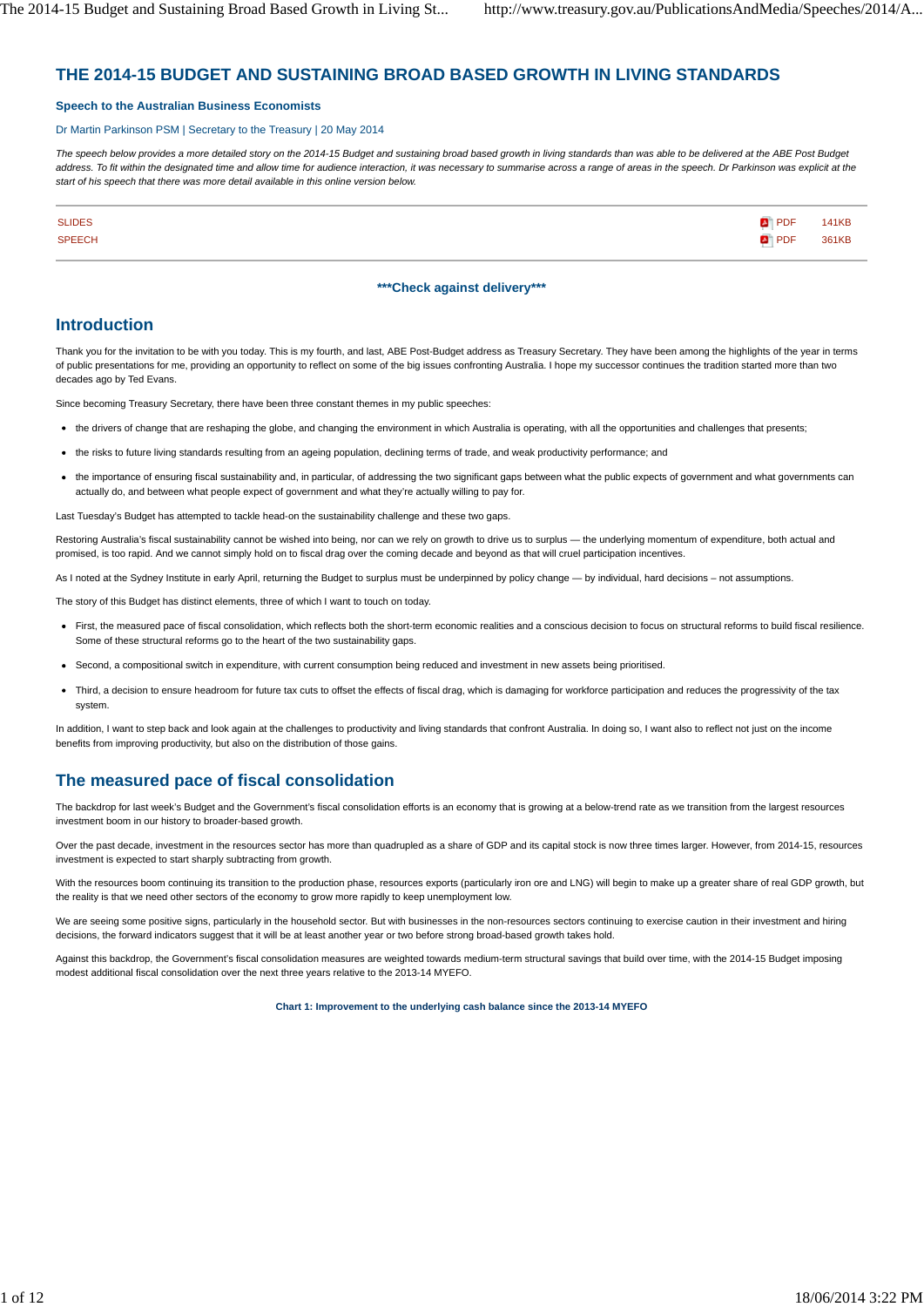

Note: The 2017-18 figure is based on the difference between the 2013-14 MYEFO medium-term projection for 2017-18 and the 2014-15 Budget estimate. Source: Treasury.

This aims to strike a balance between restoring the structural integrity of the budget and not placing excessive pressure on the economy as we transition to broader-based growth.

Relative to the MYEFO, the pace of consolidation picks up significantly from 2017-18 when the transition to broader-based growth is expected to be well-established and on a timeframe where monetary policy can operate to keep the economy close to full employment and inflation within the target band.



### **Chart 2: Net impact of policy decisions on the budget balance**

Note: Each column represents the four-year impact of policy decisions made that year, based on data at time of publication. It assumes policy decision were implemented. Columns up to 1999-2000 include impacts on public debt interest. Columns up to 1999-2000 reflect cash impacts; subsequent columns reflect fiscal impacts. .<br>burce: Treasury.

Another way to demonstrate the measured pace of fiscal consolidation is to look at the net impact of policy decisions in the 2014-15 Budget over the four years of the forward estimates. As you can see from the chart, examined from this perspective, last week's Budget implies considerably less near term fiscal consolidation than intended in 1996-97.

While the pace of fiscal consolidation is measured, the Government's focus on long-term savings that build over time means that the structural payoff is large.



### **Chart 3: Structural budget balance estimates – 2014-15 Budget**

Note: The structural budget balance at MYEFO (dashed line) differs from the estimates published in the 2013-14 MYEFO as it reflects the impact of the change to the medium-term economic projections methodology made at the 2014-15 Budget to ensure comparability. Source: 2014-15 Budget Paper No. 1, Statement 3 and Treasury.

At the MYEFO, the budget was projected to remain in structural deficit indefinitely – in other words, when we stripped out temporary economic factors that affect the budget bottom line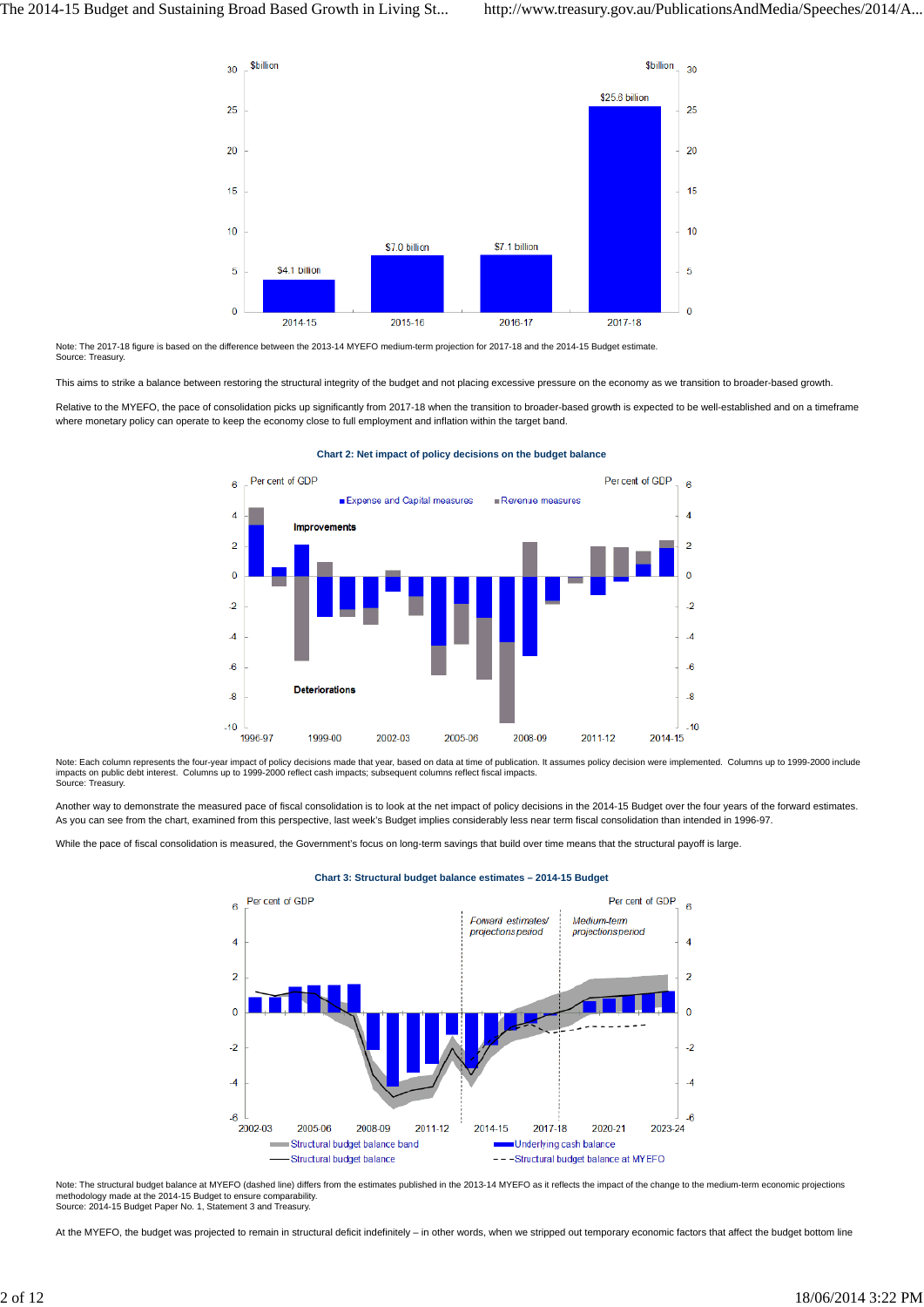(such as the terms of trade and where we are in the economic cycle), the prevailing expenditure and taxation policies would have resulted in persistent budget deficits.

With the focus on structural savings in last week's Budget, the projections now are for the budget to return to structural balance by around 2017-18 and to be in structural surplus beyond that – an important turnaround that will place us in a better position to respond to future economic shocks.

## **The compositional switch in expenditure**

The second feature of last week's Budget that I want to highlight is the compositional shift in government expenditure from transfer payments that flow into consumption to support for infrastructure investment.

Based on current forecasts, by the end of 2015-16, the economy will have grown slower than potential for seven of the past eight years.

As a result, it is estimated that the economy will be operating at that time with a gap between potential output and actual output of about 2 percentage points - the largest output gap since the mid-1990s.

### **Chart 4: Output and unemployment gap estimates**



#### Source: Treasury.

The Government's infrastructure initiatives are timely in this context as they will support growth at a time when there is expected to be excess capacity in the economy, particularly in the engineering construction sector as large resource sector projects reach completion.

This new investment will be financed in the context of an improving budget bottom line by reducing spending in areas that have lower fiscal multipliers. This infrastructure investment is good for economic growth in the short term and can help support higher productivity over time.

This places the Budget squarely in the post-GFC international consensus (not often followed in practice) of how fiscal consolidation should be conducted.

## **Headroom for tax cuts**

The third element of the Budget story that I want to touch on is the decision to allow for future tax cuts.

#### **Chart 5: Underlying cash balance projections**



Note: The underlying cash balance excludes Future Fund earnings and payments.

Source: Treasury

The 2013-14 MYEFO projections assumed no personal income tax cuts for well over a decade. As you can see in the chart, the result was a projected improvement in the budget bottom line from a deficit of 1½ per cent of GDP in 2018-19 to a deficit of ½ per cent of GDP in 2023-24.

What drove this projected improvement was fiscal drag. Fiscal drag involves the increase in personal tax revenue that results from taxpayers facing higher average tax rates as their nominal wages rise, even if their real wages remain constant.

As I have noted previously, fiscal drag will pull someone on average full time earnings into the 37 per cent tax bracket from 2015-16, and will increase the average tax rate faced by a taxpayer earning the projected average from 23 to 28 per cent by 2023-24 — an increase in their tax burden of around a fifth.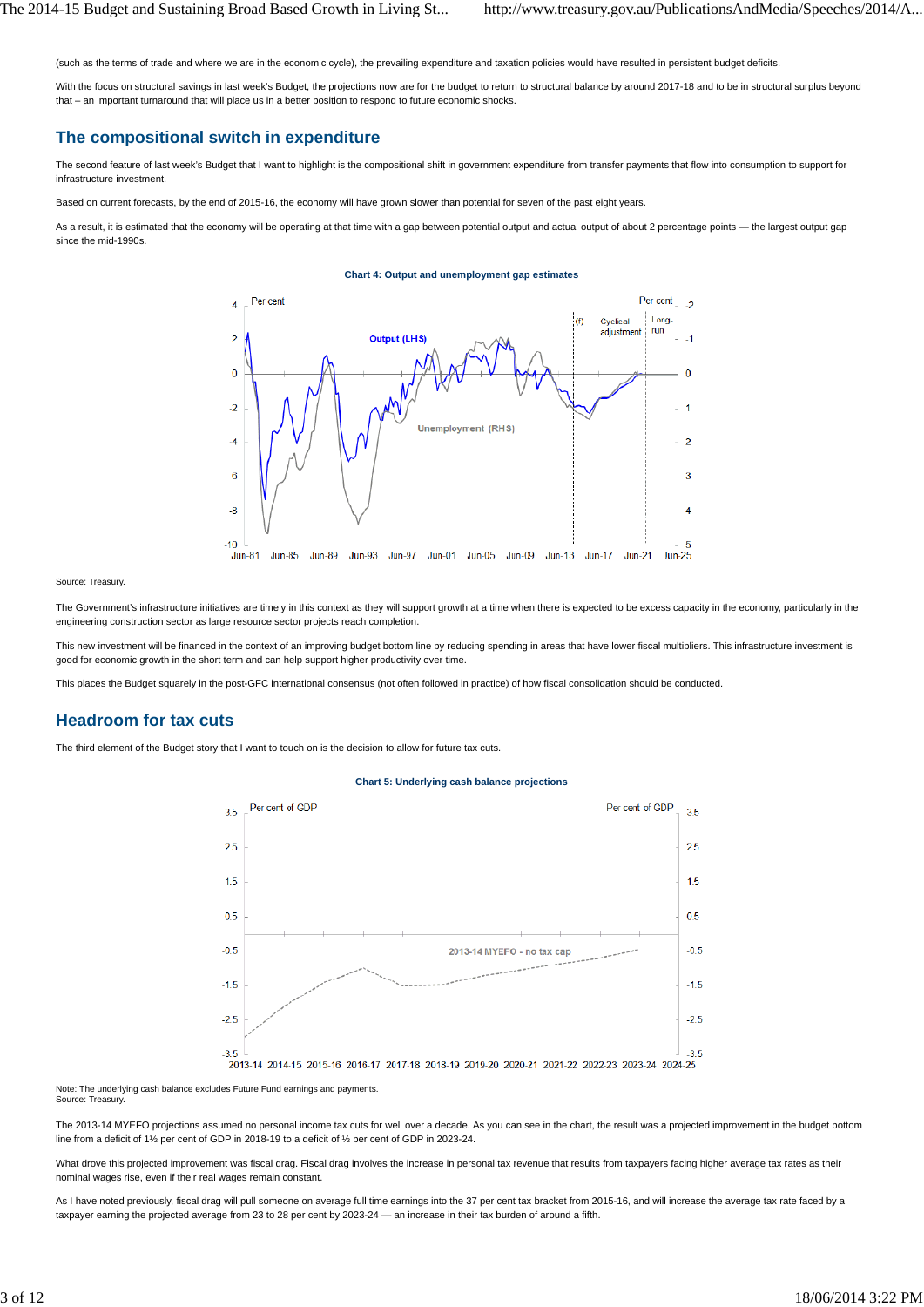**Chart 6: Average full-time employee earnings and personal income tax thresholds**



Notes: Based on 2014-15 Budget parameters.

Source: ABS cat. no. 6302.0 and Treasury.

Keeping fiscal drag for well over a decade is unlikely to be politically feasible. Moreover, in the context of an ageing population, it is not economically desirable given the likelihood of adverse participation impacts from rising tax rates.

Recognising this, the Government's medium-term fiscal projections presented in last week's Budget place a cap on the tax-to-GDP ratio at the long-run average of 23.9 per cent. The impact can be seen in the chart, which shows the Budget and MYEFO projections with and without the tax cap.



#### **Chart 7: Underlying cash balance projections**

Note: The underlying cash balance excludes Future Fund earnings and payments. MYEFO tax cap projection was not published in MYEFO. Source: Treasury.

With the tax cap, the MYEFO projections would have shown no improvement in the budget bottom line after 2018-19. By contrast, the Budget projections with the tax cap show an improvement in the budget bottom line of almost 1½ percentage points of GDP between 2018-19 and the end of the projections period.

As you can see in my next chart, this has significant implications for projections of net debt.



### **Chart 8: Net debt projections**

Note: A tax-to-GDP cap of 23.9 per cent has been applied to these projections. 2013-14 MYEFO tax cap projection was not published at MYEFO. Source: Treasury.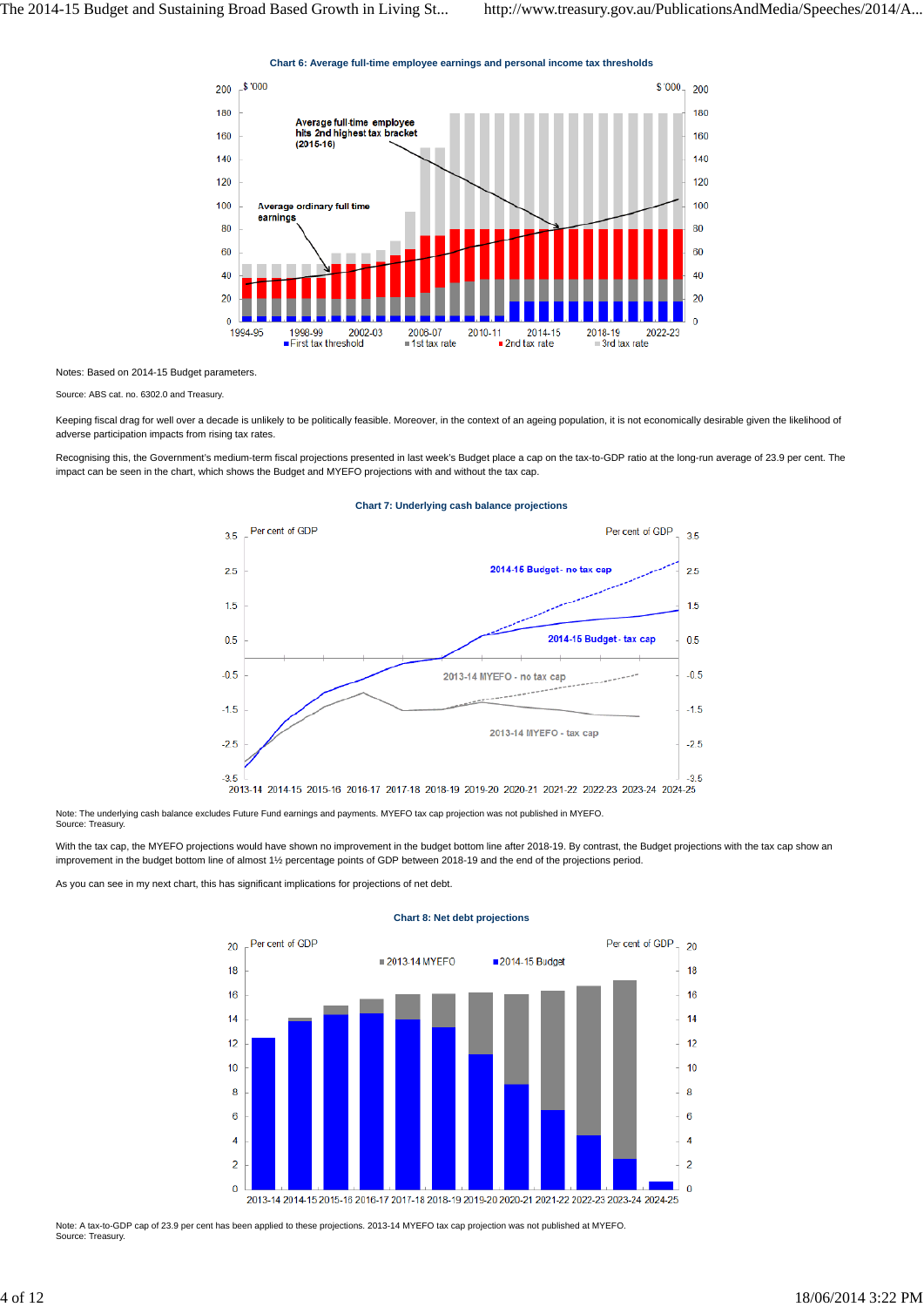This again illustrates the point I made earlier about many of the policy decisions taken in the Budget being structural in nature and building over time.

Providing for future tax cuts is not only prudent budgeting and sound economics, it could also potentially have positive distributional implications when you consider that fiscal drag has the biggest impact on the average and marginal tax rates that apply to those on lower incomes.

#### **Chart 9: Effects of fiscal drag on the average tax rate**



Note: AWOTE refers to average weekly ordinary time earnings. Source: Treasury.

This chart uses the currently legislated tax scale to show what the average tax rate at four different pay points could be in 2019-20 and 2024-25, covering the period in the medium term projections over which we project the tax cap to be binding.

The rise in the average tax take simply reflects fiscal drag. While the progressivity of the income tax system is clear, you will notice that as incomes increase, the rise, in percentage points, in the average tax rate falls. Thus, fiscal drag makes the personal income tax system less progressive.

Through spending restraint, the Budget provides the fiscal space for the forthcoming Tax and Federation White Papers to consider options that reduce reliance on fiscal drag in the design of Australia's tax system.

## **The need for improved productivity**

While the 2014-15 Budget is a significant step towards addressing Australia's fiscal challenges, placing government finances on a sustainable path, the Budget also includes measures that seek to raise productivity and workforce participation.

As I mentioned at the start of my remarks, one of the key themes of my public speeches since becoming Treasury Secretary is that sustaining reasonable growth in living standards in the context of our declining terms of trade and aging population will require a significant improvement in our productivity growth performance.

One way to think about the link between productivity and living standards is through real wages.

Real wages are the wages workers receive, adjusted for the prices that they pay for goods and services.

It is a measure of the real purchasing power of our wages and hence movements in the real wage are closely associated with changes in material living standards.

As you can see from the chart, Australian real wages over the past decade have grown faster than our productivity, after having grown at roughly the same rate over the previous decade.

#### Index (1992-93=100) Index (1992-93=100) 150 150 140 140 **Real wages** 130 130  $120$ 120 Labour productivity 110 110 100 100  $Q<sub>0</sub>$  $Q<sub>0</sub>$ 1992-93 1996-97 2000-01 2004-05 2008-09 2012-13

#### **Chart 10: Labour productivity and real wages in Australia**

Note: Real wages are nominal hourly wages deflated by the consumption deflator. In contrast, nominal wages deflated by the GDP deflator, known as the real producer wage (not shown) have grown in line with labour productivity throughout the whole period. Source: ABS cat. no. 5206.0 and Treasury.

Why is that? It largely reflects the rising terms of trade and associated appreciation of the exchange rate over much of this period.

There were other things going on of course, but these were the key forces.

Rising prices for Australia's key commodity exports supported strong nominal wage growth in some parts of the economy, while the appreciation of the exchange rate increased the purchasing power of all households, in particular by pushing down the price of imports and constraining prices of domestic goods and services that compete with imports.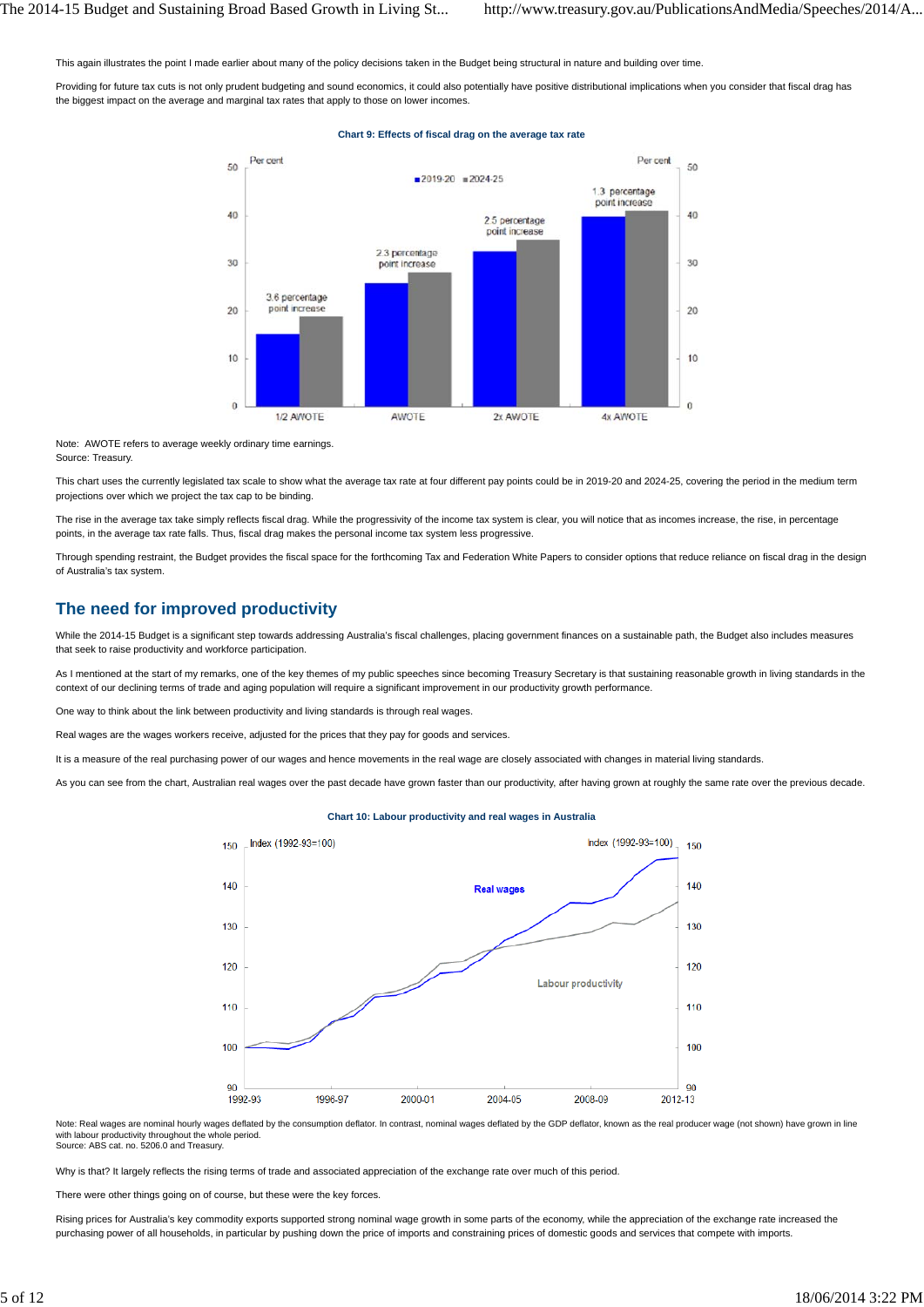Both factors supported strong growth in real wages in aggregate.

What we're seeing now though is a turnaround in these trends as the terms of trade decline

This will depress, in aggregate, the prices Australian businesses receive for their production and lead to slower nominal wage growth (or even declines) in the resources and related sectors.

At the same time, if the historical relationship with the terms of trade holds, we might expect to see the exchange rate depreciate further. This would support the needed transition to non-resources sources but also weigh further on the real wage by pushing up prices of imports and import-competing domestic production, and hence decrease the purchasing power of households.

As the terms of trade decline continues, productivity growth will again determine the potential for real wage increases over the next decade, as it did in the 1990s.

Given this, it's important to consider what might drive productivity growth in the future, including because it can provide insights into where policies intended to improve Australia's productivity outlook might focus.

There are four contributors to measured labour productivity growth:

- increased physical capital;
- increased human capital
- improved multifactor productivity; and
- shifting resources from low to high productivity industries.

I'll briefly step through the outlook for each of these drivers in turn.

# **Physical capital**

In my written remarks I discuss physical and human capital deepening in detail.

In Australia, labour productivity in the market sector has grown nearly 50 per cent since 1995. More than half of this growth is due to capital deepening occurring within individual industries.

#### **Chart 11: Market sector labour productivity**



Note: Data relate to the 16 industry market sector. Results are derived using a Tornqvist index to aggregate nominal value-added shares across industries. Source: Unpublished ABS data and Treasury.

Capital deepening represents the contribution from a rising ratio of physical capital to labour – in the example of a production line, the more machines at a worker's disposal, the more they are able to produce per hour.

The capital deepening component of productivity growth demonstrates the importance of infrastructure and business investment for improvements in incomes and living standards.

Relative to its pre-boom level, the capital stock in the resources sector is expected to have roughly quadrupled by 2015-16. Now, with resources investment expected to decline sharply in the years ahead, an improvement in non-resources investment is required for further capital deepening to boost productivity.

The Government's Infrastructure Growth Package is significant in this regard, providing for an additional \$11.6 billion of new infrastructure investment and raising total infrastructure investment by the Commonwealth, State and local governments and the private sector to more than \$125 billion out to the end of the decade.

We estimate that when completed, the projects will result in GDP being around 1 percentage point higher over the longer term.

For businesses outside the resources sector, surveys of investment intentions are yet to indicate a significant pick up. Nonetheless, the Budget forecasts are for investment to pick up outside the resources sector from 2015-16 as firms start to respond to improving demand and existing levels of spare capacity are absorbed.

Such a pick up will be important, as any prolonged weakness in business investment would have an echo effect for productivity growth for several years.

## **Human capital**

Increasing human capital – the knowledge, skills and competencies of our labour force – can also improve productivity.

The chart below may suggest that the contribution of human capital improvements within individual industries to aggregate labour productivity growth has been limited, but this is partly a reflection of the embryonic stage of our efforts to measure the quality of labour.

**Chart 12: Market sector labour productivity**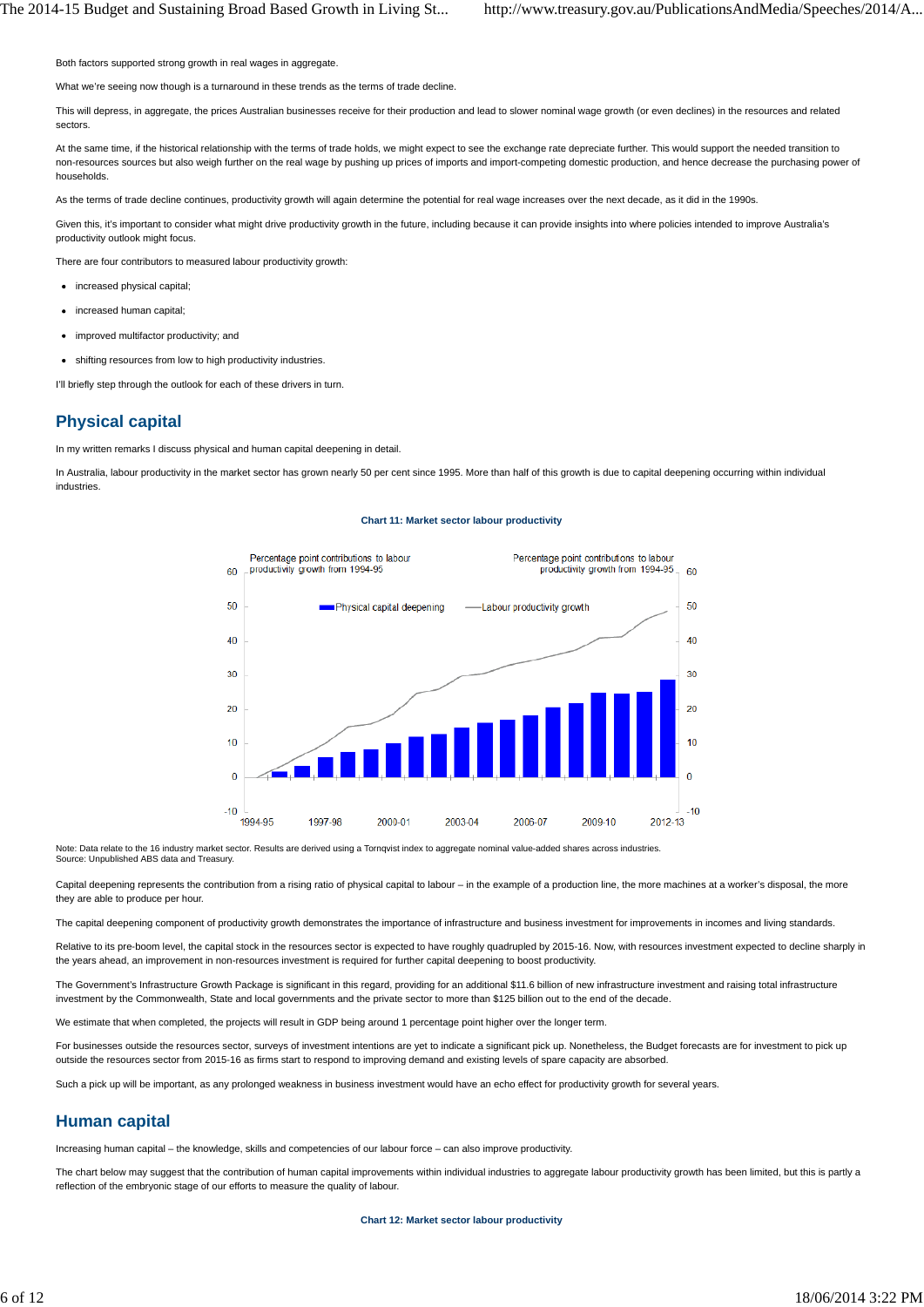

Note: Data relate to the 16 industry market sector. Results are derived using a Torngvist index to aggregate nominal value-added shares across industries. Human capital deepening reflects changes in quality-adjusted labour inputs relative to hours worked. Source: Unpublished ABS data and Treasury.

The contribution of human capital depicted in this chart arises from changes in the education, gender and age characteristics of the workforce. The human capital contribution is based on an **assumption** that a worker's human capital is reflected in their wage.

Like all assumptions, this one risks simplifying reality too much. For example, one consequence of this assumption is that rising female participation in the workforce detracts from qualityadjusted labour inputs. This is because the lower wages of women, on average, are assumed to reflect a lower quality of work on average, highlighting a significant shortcoming of this approach.

A key contributor to the accumulation of human capital of course is education.

A simple measure of school and tertiary completions suggests that the average level of education among Australian workers is currently below that of US workers. The chart depicts data for males, but data for females show a similar pattern. The different education levels (along with geography) are often cited as a key explanator of Australia's lower productivity level.



Chart 13: Proportion of males completing secondary and tertiary education

Note: Data are as of 2011. Source: OECD.

The gap in education levels largely reflects differences among older generations, rather than differences among the current younger generations.

For instance, whereas completion of secondary education became common in Australia through the 1970s and 1980s, the majority of young Americans were high-school graduates as early as 1940.

The duration of formal education now differs little between the two countries. Less educated older cohorts will continue to retire, and younger cohorts, with education levels in line with their US counterparts, will continue to fill the ranks. So the contribution of education to productivity growth and a 'catch-up' to the US will continue for a time.

To the extent there is a gap at younger age groups, the Government's higher education reforms, which will expand demand driven funding to all students undertaking higher education bachelor and sub-bachelor courses, should help. In particular, demand driven funding for sub-bachelor courses (for example, higher education diplomas), will support less well prepared students to pursue alternative pathways to bachelor degrees.<sup>2</sup>

Comparisons of Australian and US school and university completions are of course limited as they do not account for the quality of the education.

The OECD's program for assessing the performance of 15 year olds in mathematics, reading and science, known as PISA, - while not a definitive measure of school quality - reports higher mean scores for Australian than the US, a lower proportion of students rated as low achievers in Australia compared to the US, and that student performance depends less on the student's socio-economic status in Australia than in the US.

However, these results may say more about the US than they do about Australia. Australia's mean PISA scores have deteriorated over the past decade, with many countries, including a number in our region, achieving superior results.

Doing better than this – in other words, extracting as much human capital from our education systems as possible – means continuing to focus on the quality of Australian education, noting that there is no simple relationship between education spending and results.

Increases in education expenditure in Australia over recent decades, much of which has focussed on reducing class sizes, appears at first glance to have made little impact on student performance, at least for the average performance, suggesting that increased resources may not been used as effectively as possible.<sup>3</sup>

The quality of education in part depends on whether the education matches the demands of students and businesses. The full deregulation of the higher education sector announced by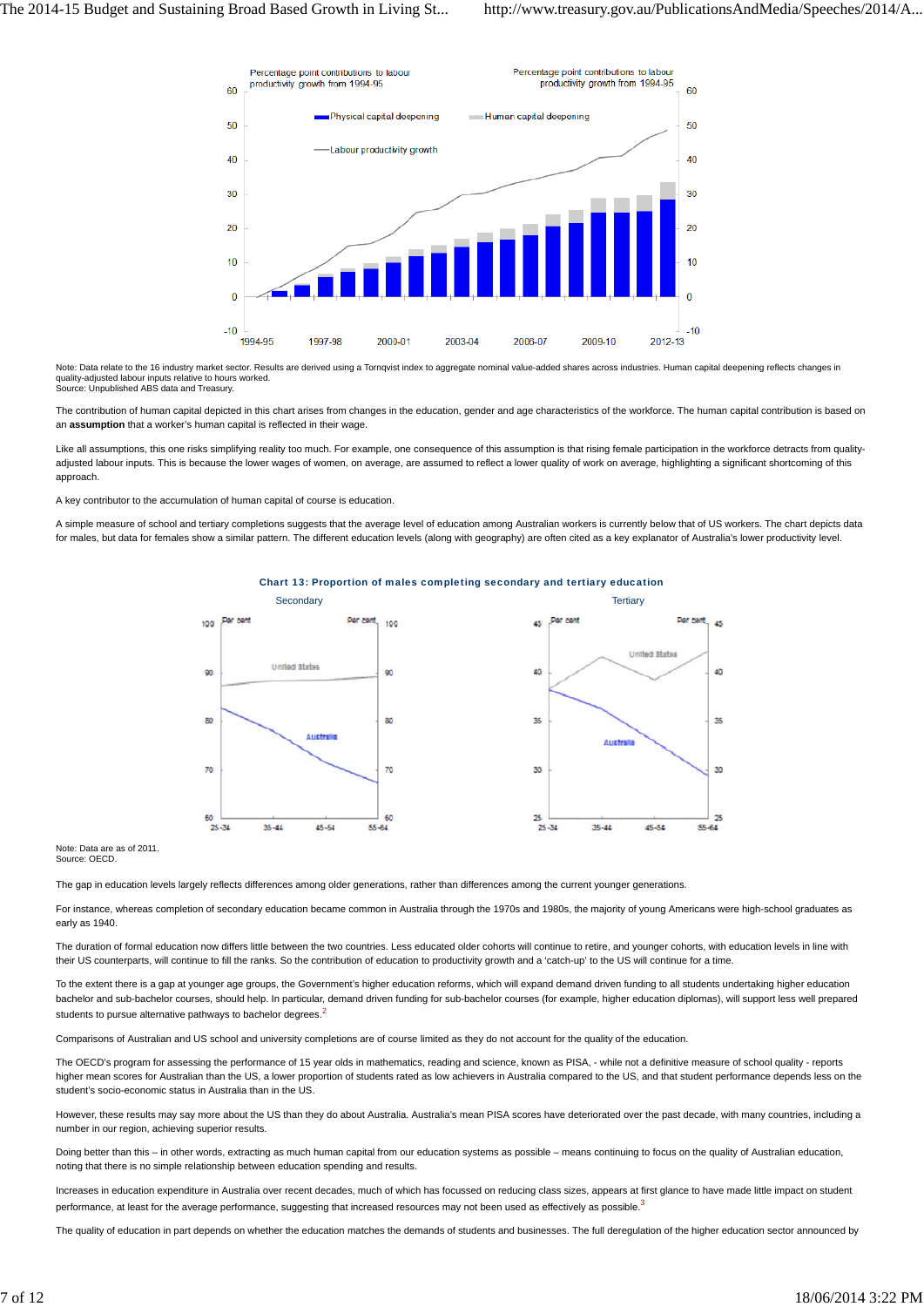the Government will allow - and indeed encourage - Australian universities and other higher education providers to offer what students and businesses require, at a standard that suits the needs of the future workplace.

But it is not just training that is important. Experience in the workforce also matters.

Over the past thirty years we have enjoyed human capital deepening - not just through more education, but also through more experience. It is over this period that the baby boomers have reached the top of their careers to achieve their peak productivity and earning capacity.

But the retirement of the baby boomers will see the retirement from the workforce of some of our human capital. So, in addition to the impact on the size of the labour force as a share of the population, the retirement of baby boomers will have a detrimental effect on the quality of the labour force, which will detract from labour productivity growth.

This highlights the importance of removing impediments to workforce participation for baby boomers who wish to continue to participate, and of measures to bring older workers back into the workforce. Decisions to increase the retirement age from 65 to 67 and then to 70 will help sustain participation in the workforce. In addition, the Government's Restart programme announced in the Budget, which will pay employers up to \$10,000 if they hire a mature age job seeker who has been on income support for at least six months, will provide a strong incentive to employers to take on mature-age jobseekers.

## **Multifactor productivity**

Thus far I've spoken about the relationship between the quality and quantity of capital and labour.

What also matters for our future productivity growth prospects is how efficiently we are able to combine these inputs in the production process, which is driven by innovation in products and the processes for making them.



#### **Chart 14: Market sector labour productivity**

Note: Data relate to the 16 industry market sector. Results are derived using a Tornqvist index to aggregate nominal value-added shares across industries. Human capital deepening reflects changes in quality-adjusted labour inputs relative to hours worked. Source: Unpublished ABS data and Treasury.

As the chart indicates, multifactor productivity growth within individual industries made a significant contribution to labour productivity growth from 1995 through to the early 2000s.

However, multifactor productivity growth within individual industries has been extraordinarily poor since then, with its contribution to labour productivity growth being negative over the past decade (the red bars have shrunk).

As I mentioned earlier, Australia's weak productivity growth performance can partly be attributed to very high investment in the resources and utilities sectors

This investment of capital and labour has long lead times before increased output comes on line, resulting in a temporary reduction in productivity.

High prices for commodities also made the extraction of deeper ores and lower yielding resources financially attractive, even at high unit costs.

Together, these factors have driven a cumulative 19 per cent decrease in labour productivity in the resources sector over the past five years.

Looking ahead, labour productivity in the resources sector is projected to return soon to positive rates of growth as more projects come on line and move towards full production.

The resources sector generates around 16 per cent of Australia's production and therefore this productivity turnaround will have a sizable impact on national productivity growth.<sup>4</sup>

Importantly though, this will not lead to a commensurate increase in national average incomes as a large part of the resource investment boom (around four-fifths) has been funded from foreign sources.

Moreover, even if we exclude the mining and utilities sectors, multifactor productivity growth has fallen over the past decade, with 9 of 12 Australian industries for which we have complete data recording lower multifactor productivity growth over the past decade than the previous one. This suggests something more fundamental is at play.

Some argue that Australia's poor multifactor productivity growth is part of a long term trend and that the rate of innovation is slowing globally, with long term impacts on global productivity growth.

Prominent economists such as Professor Robert Gordon of Northwestern University and Professor Tyler Cowen of George Mason University argue that this global slowdown in productivity may be structural in nature, with profound implications for future growth.

At their root these arguments are inherently sceptical about the productivity benefits associated with what Gordon calls the 'third wave' of the industrial revolution – the revolution in communications and information technology.

This argument is supported by the relatively weak productivity performance of the US and other leading advanced economies over recent decades even as these new technologies have moved ahead in leaps and bounds.

Of course, it is possible to take a more optimistic view. Professor Brad de Long of University of California, Berkeley, emphasises the cyclical, and hence temporary, factors behind recent productivity performance.

This includes the observation that productivity growth typically declines during economic downturns as firms hold onto labour and capital even as productivity falls, in anticipation of an improvement in economic conditions in future.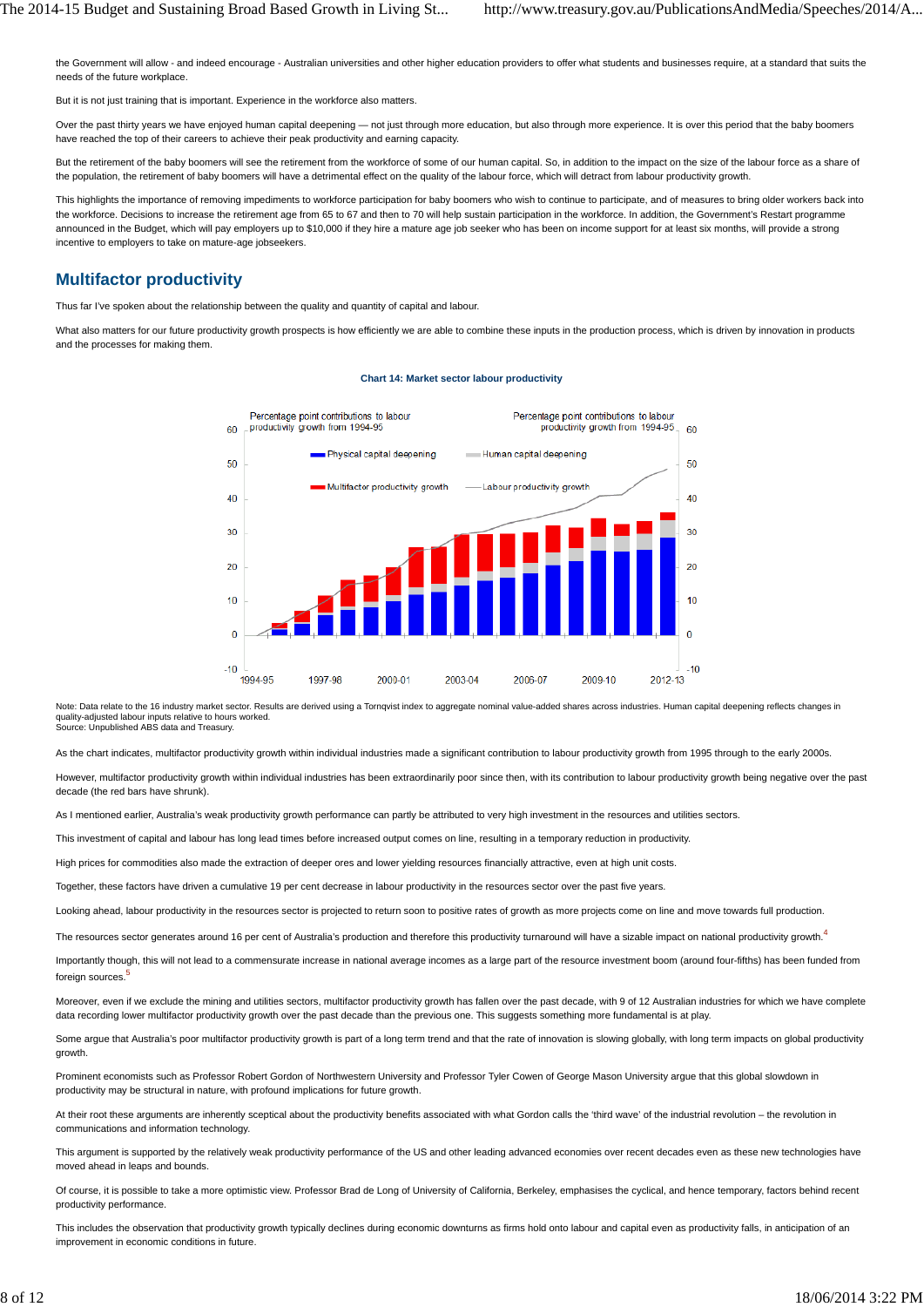Moreover, just as contemporary observers have sometimes underestimated the impact of technological innovations in the past, it may be that that we have barely scratched the surface of the productive potential of emerging technologies. Looking at the remarkable advances across the whole frontier of science – advances that are mutually reinforcing – one could perhaps harbour some optimism.<sup>6</sup>

Clearly, it is important to foster a competitive environment in which the incentive and flexibility to innovate is maximised.

To that end, the Government's independent competition policy review provides an opportunity to leverage further gains from competition - work done by the IMF, OECD and World Bank in the G20 context has highlighted this as an area where potentially significant gains could be made internationally.<sup>7</sup> In his public comments, Professor Harper has signalled that he will use the wide remit of the Review to push competition into new areas, while also exploring ways to reinvigorate competition in sectors covered by the Hilmer Review.<sup>8</sup>

The Financial System Inquiry is also looking at how to ensure the financial system is positioned well to respond to the structural challenges facing Australia, which is critical to the efficient allocation of capital — a key underpinning of future growth prospects — as well as the efficient and safe management of the nation's savings.

The challenge of improving multifactor productivity growth is important across all areas of the economy, but is particularly evident in Australia's small business sector. Small businesses employ around 43 per cent of the private sector workforce, but are responsible for only 34 per cent of private-sector output.<sup>9</sup> Going forward, it will be important to put in place the broad frameworks to facilitate small business productivity, and to remove any impediments to small business innovation and growth.

## **Structural change**

Even if each industry experienced weak productivity growth, it is possible for the overall economy to experience strong productivity growth if industries with high *levels* of productivity expand to make up a greater share of the economy at the expense of industries with low levels of productivity.

Over the past decade we have seen such a shift from low to high productivity industries such as mining.



#### **Chart 15: Market sector labour productivity**

Note: Data relate to the 16 industry market sector. Results are derived using a Tornqvist index to aggregate nominal value-added shares across industries. Human capital deepening reflects changes in sector. Results are der quality-adjusted labour inputs relative to hours worked. Source: Unpublished ABS data and Treasury.

The reverse is also possible. A negative contribution to productivity growth can arise if industries with low levels of productivity expand to make up a greater share of the economy at the expense of industries with high productivity. Such a shift from high to low productivity industries occurred in the late 1990s and early 2000s, as can be seen from the negative contributions in the chart at that time.

Over the coming decades we may see such a negative contribution again. Modelling by Treasury and the Productivity Commission suggests a shift in the industry shares of the economy towards services sectors like health and aged care over the coming decades, driven in part by the aging of the population.

These sectors have historically generated lower measured productivity growth than the economy-wide average. Based on these historical measured productivity growth rates, we project that shifting industry composition towards services will detract around 0.3 of a percentage point from Australia's annual labour productivity growth over the next decade.

You'll notice that I emphasised the word measured when talking about the productivity growth rates of the services sector. This is because there are grounds for believing that we may not be capturing productivity in the services sector very well. That's not a criticism of the ABS, rather it's a reflection of the practical difficulties in measuring productivity in the services sector.

Part of this reflects the difficulty of capturing improvements in quality in the measure of services, be they services provided by the public or private sector. In principle, an improvement in quality should (all else being equal) be measured as an improvement in productivity. However, capturing the quality of services in areas such as health and aging is challenging - both conceptually and in practice<sup>10</sup>.

Another challenge measuring the productivity of the services sector involves the absence of prices for many services provided by the public sector. Without a price, the most common way to measure the output of a service can be to measure the inputs, such as hours worked by, and wages paid to, police officers, doctors and teachers.

This can have the quirk of causing low measures of productivity growth for the public sector, as any increase in the measure of the outputs is matched by an increase in the measure of the inputs.

Irrespective of the measured productivity consequences, the importance of improving efficiency in service sectors remains paramount, particularly in sectors with a strong public sector presence such as health.

As State and Territory Governments are the main operators in these sectors, measures that give the States greater incentives to improve efficiency will be particularly important. In this regard, the Budget flags that potentially significant changes in the distribution of responsibilities for schools and hospitals could arise from the forthcoming Federation and Tax White **Papers** 

Notwithstanding our inability to capture efficiency improvements in our standard productivity measures, a more efficient services sector producing higher quality outputs will become increasingly important for our standard of living as it becomes a larger part of our economy.

# **The distribution of gains from productivity growth**

In discussing the productivity outlook, I have touched on some ways to improve our productivity prospects.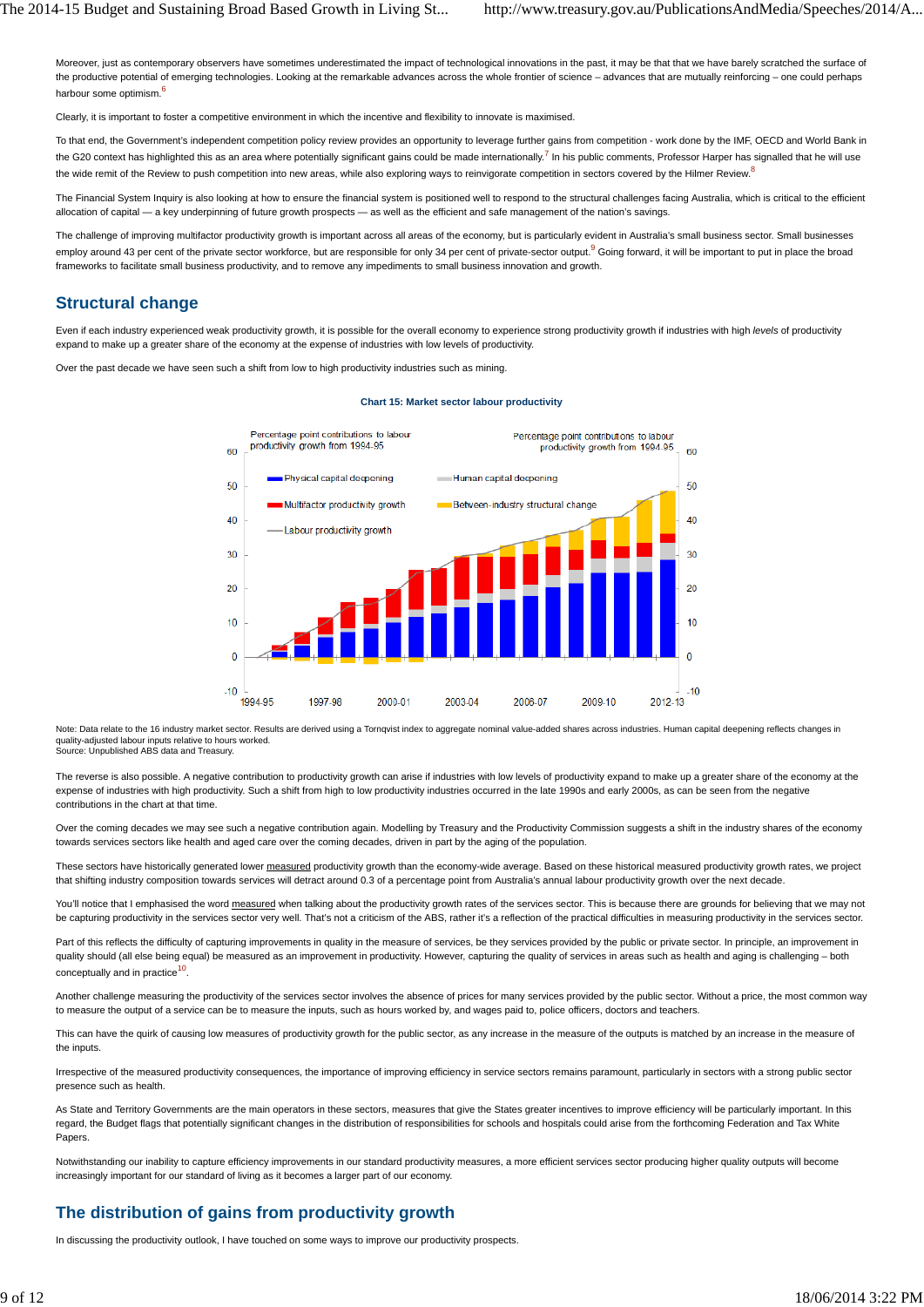But it is also important to consider who benefits from the improved productivity performance of the economy.

You'll recall that one of my earlier charts showed that real wages in Australia have more than kept pace with productivity growth over the past two decades. There has also been little change in the share of income paid to workers over this period.

But this is not an iron clad rule of economics.

#### **Chart 16: Labour productivity and real wages in Australia and the G20 advanced economies**



Note: The methodology used to calculate G20 advanced aggregates is described in Appendix I of ILO's Global Wage Report 2012-13.<br>Source: ABS cat. no. 5206.0 and unpublished International Labour Organisation estimates.

As you can see in this chart, in the G20 advanced economies as a whole, growth in real wages was less than a third of labour productivity growth from 1992 to 2011 (the latest data point available).

A stark example is the US, where labour's share of income fell by around 4 percentage points over this period. At the same time as the labour share of income has fallen, the US has also experienced a significant increase in income inequality, with income gains disproportionately captured by a small proportion of those at the top of the income distribution.<sup>11</sup>

In fact, if we look over a longer time period, not only has there been an increase in income inequality in the US, but real wages have fallen for the lowest decile and for more than half of the male workforce in the US since 1979.



#### **Chart 17: US hourly real wages growth by decile – 1979-2011**

Source: Economic Policy Institute, The State of Working America, 12<sup>th</sup> Edition

After we factor in taxes and transfers, income inequality has increased only slightly in Australia over the past two decades against the backdrop of very strong growth in incomes across the entire income distribution.<sup>12</sup> This means that the income gains we've enjoyed over the past two decades have been shared much more broadly.

**Chart 18: Australian real disposable household income growth from 1994-95 to 2011-12**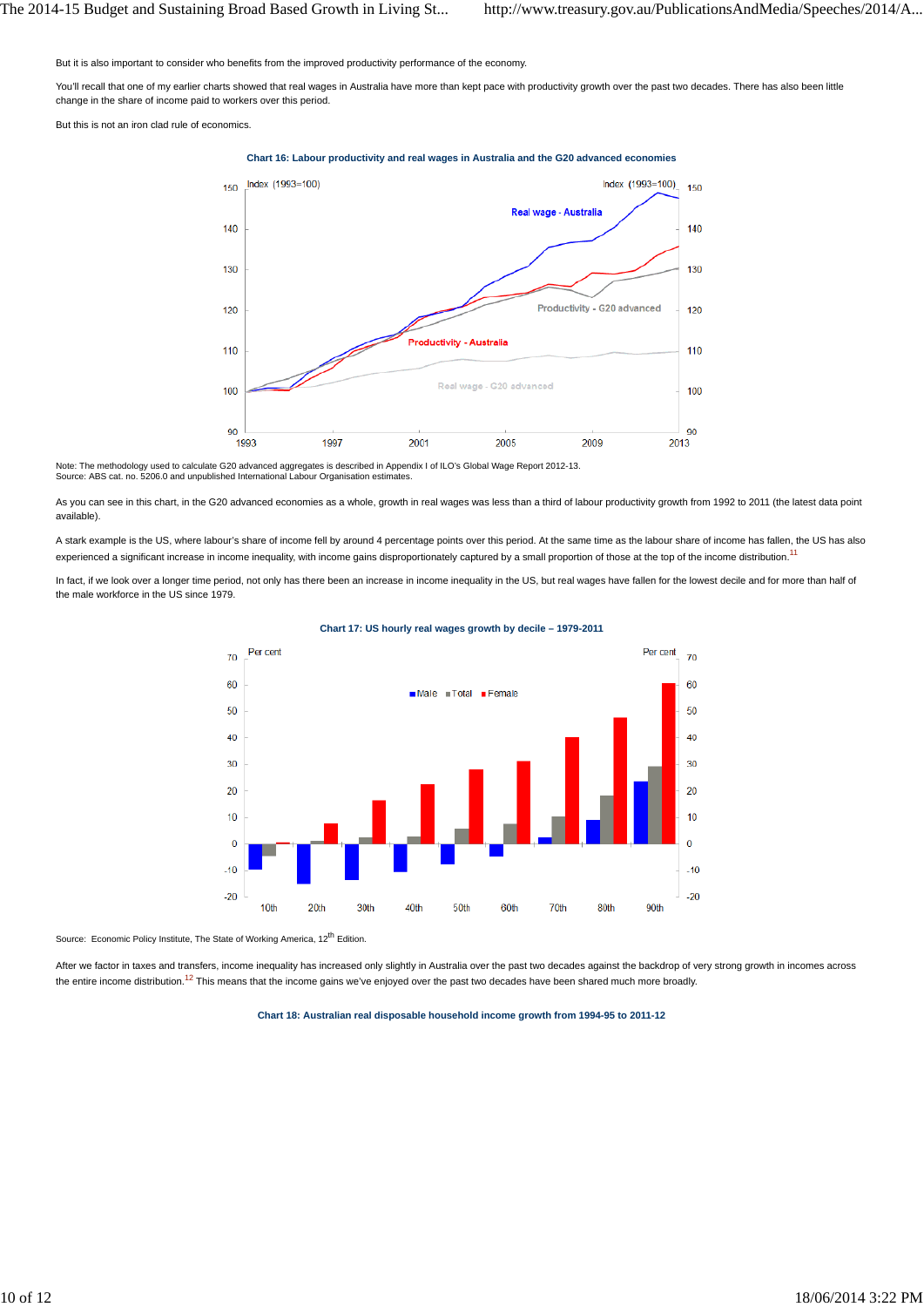

Source: ABS cat. no. 6523.0

This reflects, among other things, the access provided right across the community to good quality education, training and healthcare. These are the essential pre-requisites to securing well paid employment. A key motivation for the Government in shaping the Budget has been reinforcing sustainability and access to high quality health and education well into the future.

Sustaining the reforms needed to boost productivity is always a public-policy challenge. But it is a challenge with a much greater prospect of success when the economic benefits of the productivity boost are broadly shared across the community.

## **Conclusion**

Australia's twin challenges of restoring fiscal sustainability and driving strong growth in living standards are not unique to us.

Indeed, much of our domestic policy agenda has echoes in the G20 policy agenda.

Internationally, there is now agreement on the need to run sound medium-term macroeconomic policies which are sensitive to near term conditions. But unlike many other countries, Australia has the freedom to actually do this.

Similarly, the G20 jobs and growth agenda has a clear focus on the need for structural reform across a wide range of areas - especially infrastructure, competition and labour markets. Embarking on a comprehensive set of reforms is also seen as a positive-sum game — internationally, benefits are maximised by spillovers between countries; domestically, the effectiveness of reforms in one area is reinforced and leveraged by reforms elsewhere.

Reform — international and domestic — also helps reduce the likelihood and impact of adverse shocks — and the world offers many opportunities for shocks that could derail Australian economic prosperity.

This in turn reinforces the case for improving our fiscal sustainability in order to buy us the insurance we need to be able to respond to any adverse external shocks.

It is, therefore, squarely in Australia's national interest to pursue macroeconomic, structural and fiscal strategies which deliver these outcomes

Moreover, it is squarely in Australia's national interest to use our G20 Presidency to highlight the importance of such reforms globally, and to set an example through implementation. If the G20 is to deliver a 2 per cent boost to world GDP over the next five years, Australia needs to play its part.

We need to recognise that Budget measures that aim to increase Australia's economic potential through productivity growth and workforce participation are only the first step, though, if we are to sustain reasonable growth in living standards.

It is also important that we realise the full potential of the opportunities that will be presented by current and forthcoming inquiries and White Paper processes in areas such as competition, the financial system, workplace relations, tax and the Federation.

Finally, it is also useful to recall that the economic reforms during the 1980s and 1990s faced stiff opposition at the time, but ultimately transformed Australia into a globally competitive economy and set us up for more than two decades of continuous economic growth, the benefits of which have been broadly shared.

As we look to the challenges before us, we again find ourselves at a critical juncture where it is only through ambitious reforms pursued in the national interest that Australians will continue to enjoy amongst the highest living standards in the world.

Thank you.

<sup>1</sup> I thank Simon Duggan and Duncan Spender for their assistance in preparing these remarks. David Gruen, Jan Harris, Rob Heferen, Emily Hurley, Nigel Ray and Barry Sterland have all provided helpful comments. All errors remain my own work! Note that the delivered remarks are an edited version of this presentation due to timing constraints.

 $^2$  In addition, Trade Support Loans of up to \$20,000 over a four year apprenticeship are being introduced with a view to improve apprenticeship completion rates. The programme provides a completion incentive of a 20 per cent discount on the loan. Currently apprenticeship completion rates are below 50 per cent.

<sup>3</sup> Leigh, A and Ryan, C (2011) 'Long-run trends in school productivity: Evidence from Australia' *Education Finance and Policy*, 6 (1), Winter, pp 105-35.

 $4$  Were labour productivity in the resources sector simply to stop falling, it would raise aggregate labour productivity growth by 0.6 per cent per annum relative to the past five years. Given the sharp increases in output in prospect in the next few years, detailed in Budget Statement 2 of the 2014-15 Budget, the sector's contribution to aggregate productivity could be significantly larger than this. The resources sector consists of mining (including those components of the metals manufacturing industry that are included in the ABS definition of non-rural commodity exports) and mining-related industries (including those parts of the domestic manufacturing, construction and services industries that directly contribute to mining production and investment). Methodology for constructing resources sector data as in Gruen, D (2011) The Macroeconomic and Structural Implications of a Once-in-a-Lifetime Boom in the Terms of *Trade*. Address to Australian Business Economists Annual Conference.

<sup>5</sup> The estimate of foreign investment funding in the sector is from Arsov, I, B Shanahan and T Williams (2013) *Funding the Australian Resources Investment Boom*, Reserve Bank Bulletin, March.

 $6$  Even if technology pessimists are correct, global average incomes could still rise sharply as more countries move closer to the technology frontier, although income growth in those at the frontier would grow more slowly than at present.

<sup>7</sup> IMF (2014) *Macroeconomic and reform priorities*. Paper prepared by IMF Staff with inputs from the OECD and the World Bank, for the February 2014 Meetings of G-20 Finance Ministers and Central Bank Governors.